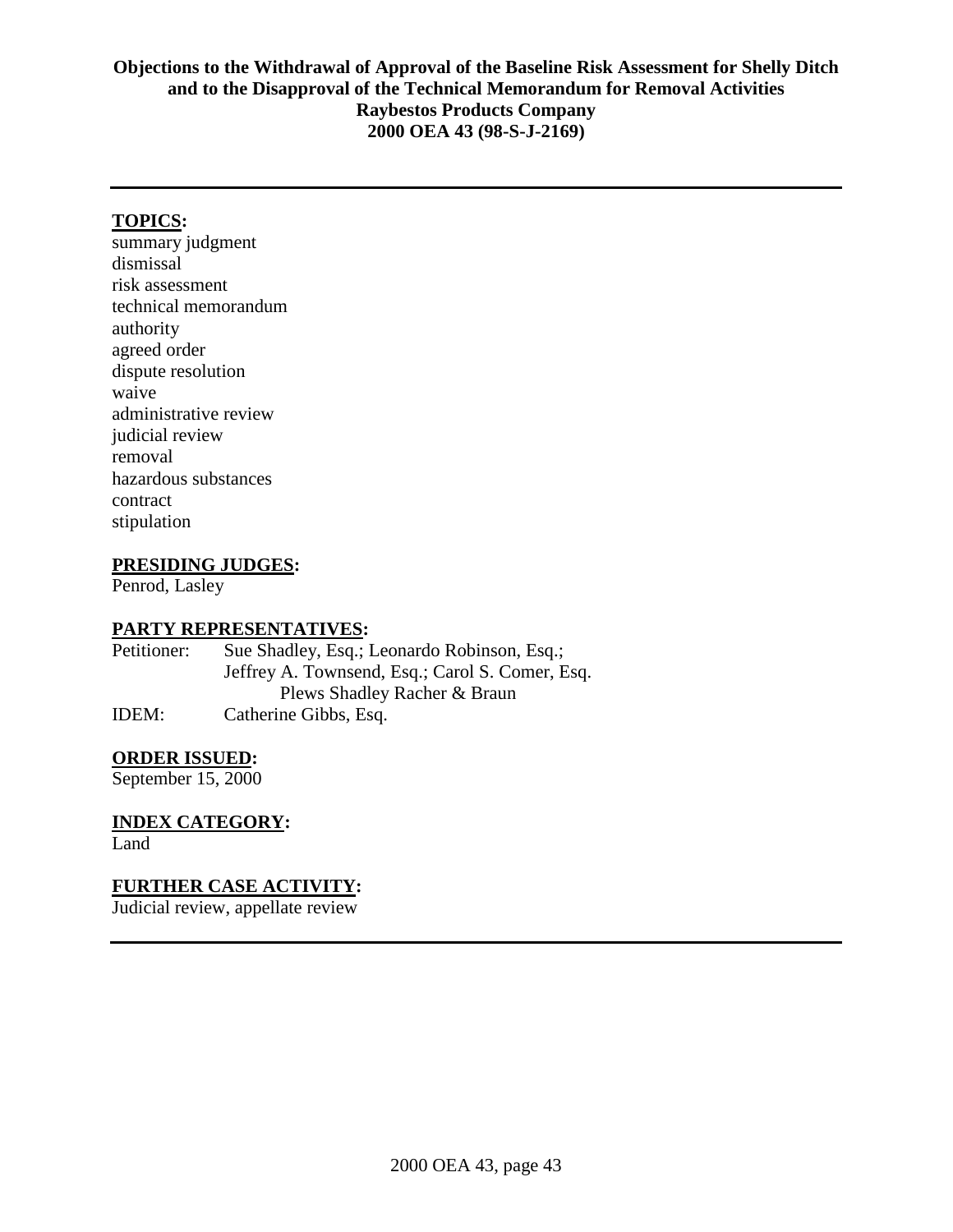| <b>STATE OF INDIANA</b>         |  |     | BEFORE THE INDIANA OFFICE OF |
|---------------------------------|--|-----|------------------------------|
|                                 |  | SS: | ENVIRONMENTAL ADJUDICATION   |
| <b>COUNTY OF MARION</b>         |  |     |                              |
| IN THE MATTER OF:               |  |     |                              |
|                                 |  |     |                              |
| OBJECTIONS TO THE WITHDRAWAL    |  |     |                              |
| OF APPROVAL OF THE BASELINE     |  |     |                              |
| RISK ASSESSMENT FOR SHELLY      |  |     |                              |
| DITCH AND TO THE DISAPPROVAL OF |  |     | CAUSE NO. 98-S-J-2169        |
| THE TECHNICAL MEMORANDUM FOR    |  |     |                              |
| REMOVAL ACTIVITIES              |  |     |                              |
| RAYBESTOS PRODUCTS COMPANY      |  |     |                              |

#### **FINAL ORDER MODIFYING RECOMMENDED ORDER**

This constitutes notice that on June 27, 2000, the Administrative Law Judge issued a Recommended Order in the above-captioned matter. On July 14, 2000, the Petitioner, by counsel, filed an appeal of the Recommended Order. The Chief Administrative Law Judge, acting as the ultimate authority for final decisions by the Indiana Department of Environmental Management, and having reviewed the record of these proceedings, hereby **MODIFIES** the Recommended Order as follows:

- (1) The Recommended Order makes separately stated findings of fact to support the conclusion that Petitioner is not entitled to administrative review of the Agreed Order.
- (2) While not explicitly stating that Petitioner sought administrative review of the Agreed Order and its terms, the Administrative Law Judge appropriately referenced the Agreed Order to determine the intent of the parties regarding the issues raised in the Petition for Administrative Review. Recommended Order page 2. Additionally, the Petition for Administrative Review time and again references the Agreed Order as a basis for Petitioner's appeal of IDEM's decision to withdraw approval of the Baseline Risk Assessment and the disapproval of the Technical Memorandum. Petition for Administrative Review pages 1, 3 (paragraph 3) and 4 (Reason No. 4 and Reason No. 7).
- (3) Petitioner's own pleadings indicate a concurrence with the Administrative Law Judge's assessment that this tribunal cannot change the terms of the Agreed Order now. *See "*Memorandum In Opposition To IDEM's Motion For Partial Summary Judgment page 6 ("The Agreed Order does not authorize the agency to 'withdraw' approval of the Baseline Risk Assessment. . . Nor can this Court change the Agreed Order to permit such action." And, "IDEM's motion for partial summary judgment which seeks to have this court rewrite the Agreed Order and insert terms and rights that are not there, and gut the requirements of a clean-up based on site specific risk that is there, must be denied.") Moreover, the Agreed Order in Section XXV, paragraph 79 allows the parties to amend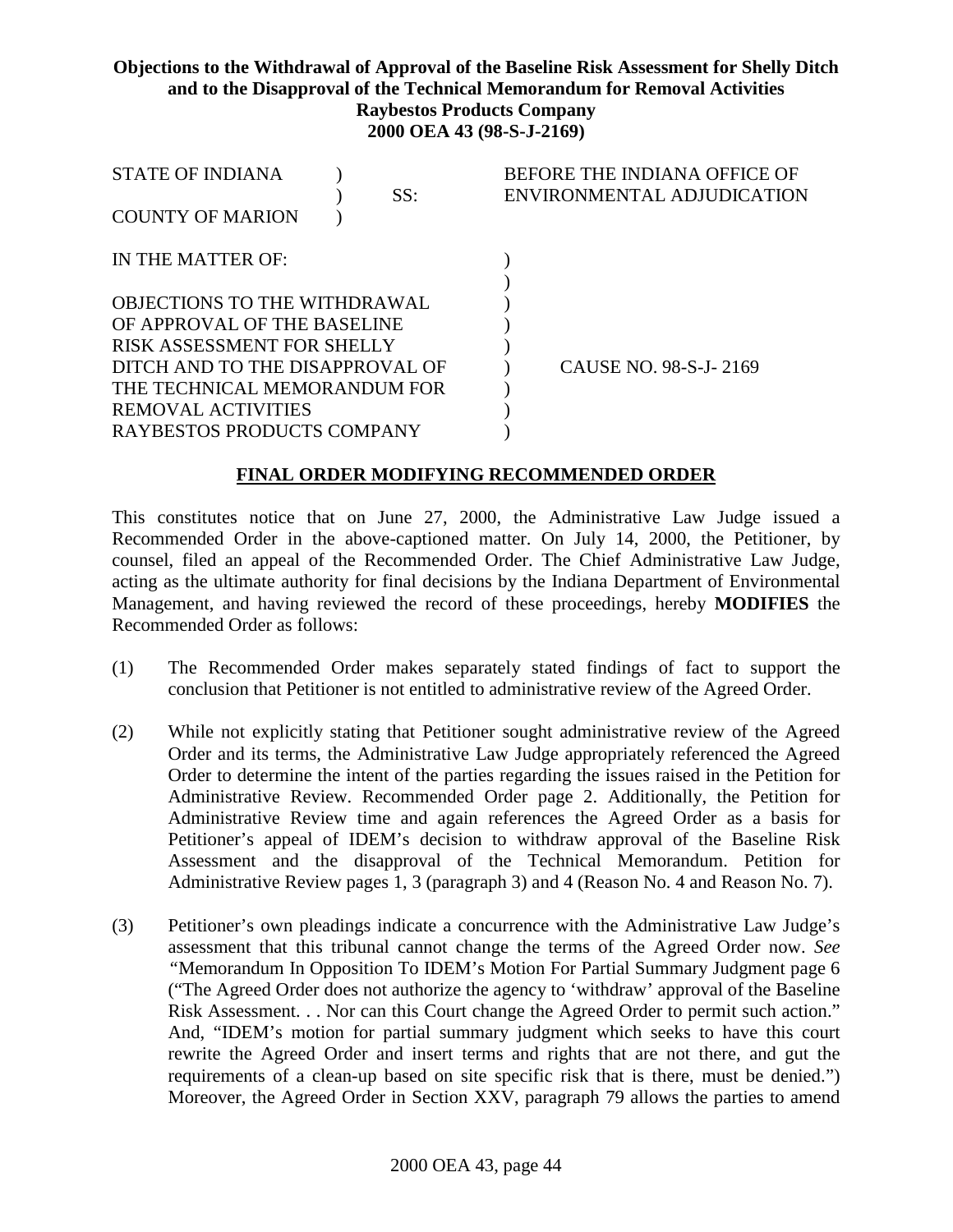the Agreed Order. If the parties agree that paragraph 2 of Section 2 has no effect, then they are free to amend the Agreed Order to state just that. This tribunal, however, will not inject ambiguity where there is none.

- (4) In any event, even if Petitioner were entitled to administrative review it has not demonstrated that IDEM had no authority to withdraw the Baseline Risk Assessment or disapprove of the Technical Memorandum. Both actions by the agency were procedurally lawful and within the sound discretion of the agency. *See* Agreed Order Section IX, paragraph 32 and 33.
- (5) On the other hand, IDEM must technically justify the withdrawal of approval for the Baseline Risk Assessment pursuant to the Notice of Dispute contained in the Dispute Resolution provisions of the Agreed Order, Section XVIII. Additionally, it must afford Petitioner an opportunity to resolve the dispute prior to any evidentiary hearing.
- (6) Given the above legal conclusions, the Chief Administrative Law Judge hereby certifies the above questions for Judicial Review. The evidentiary hearing on IDEM's justification for its withdraw of approval for the Baseline Risk Assessment and the disapproval of the Technical Memorandum is hereby held in abeyance until the trial court has had an opportunity to decide whether (1) Petitioner is entitled to administrative review and (2) whether IDEM's withdrawal of approval and disapproval was procedurally lawful. If determined necessary by the trial court, an evidentiary hearing will be held.

The Recommended Order is hereby **MODIFIED** as set out above and incorporated by reference herein.

You are further notified that pursuant to Indiana Code 4-21.5-7-5, the Office of Environmental Adjudication serves as the Ultimate Authority in administrative review of decisions of the Commissioner of the Indiana Department of Environmental Management. This is a Final Order subject to Judicial Review consistent with applicable provisions of IC 4-21.5. Pursuant to IC 4- 21.5-5-5, a Petition for Judicial Review of this Final Order is timely only if it is filed with a civil court of competent jurisdiction within thirty (30) days after the date this notice is served.

**IT IS SO ORDERED** in Indianapolis, Indiana this 15th day of September, 2000.

Wayne Penrod Chief Administrative Law Judge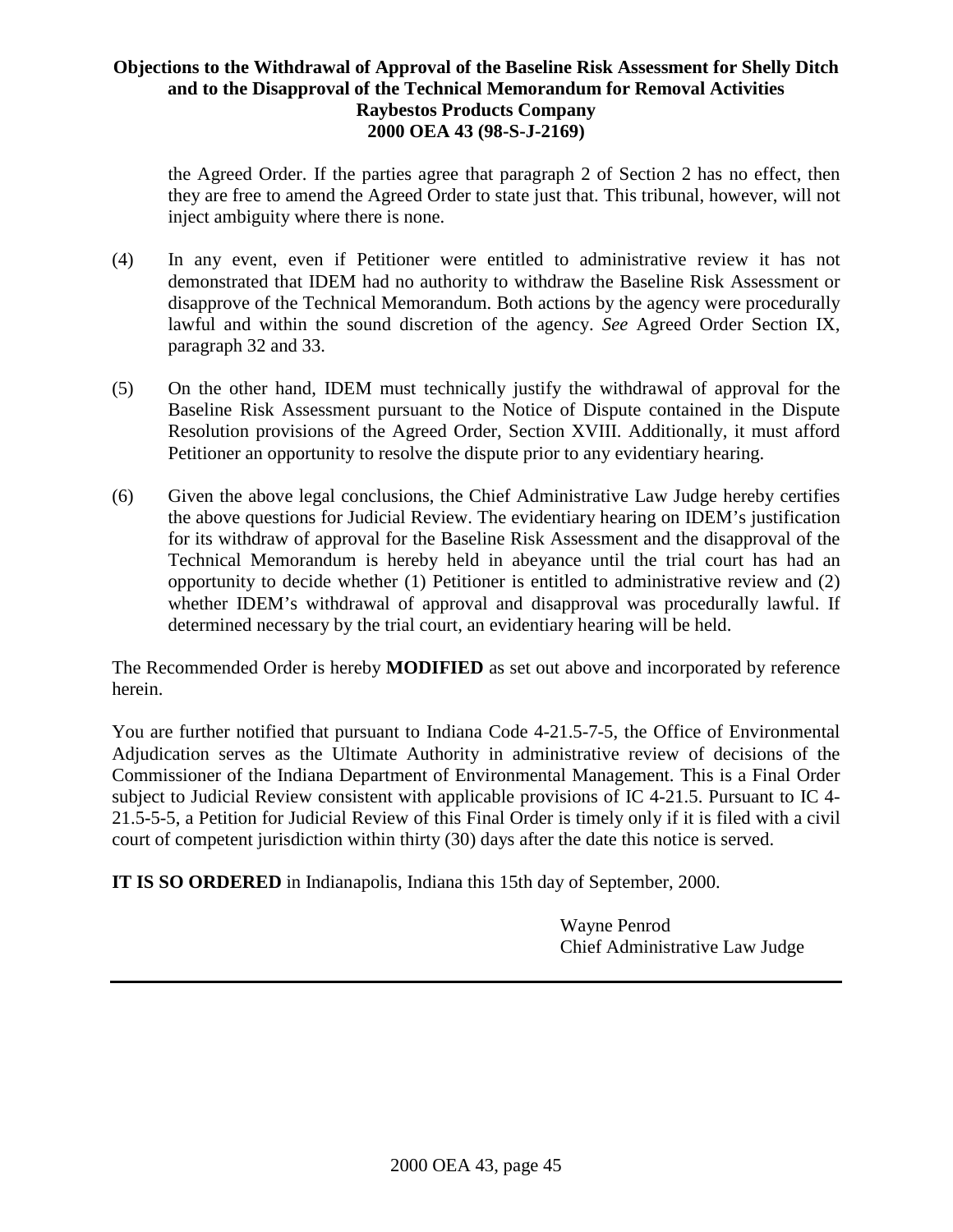## **RECOMMENDED ORDER VACATING DENIAL OF CROSS MOTIONS FOR SUMMARY JUDGMENT AND ORDER RECOMMENDING DISMISSAL OF PETITION FOR ADMINISTRATIVE REVIEW**

This constitutes notice that on April 25, 2000 a prehearing conference in the above-captioned matter was held. During the prehearing conference, Petitioner made representations about IDEM's understanding that it would approve or deny the Baseline Risk Assessment (BRA). Based on those statements, the Administrative Law Judge requested briefs regarding that issue and others. Upon further consideration, the Administrative Law Judge hereby finds the following:

1. The Petitioner is not entitled to administrative review of the Agreed Order and its terms. Paragraph 2 of the Agreed Order specifically states:

> The Respondent agrees to undertake the actions required by the terms and conditions of this Order and to waive its right to administrative review of this Order and agrees not to contest the jurisdiction of IDEM to enter into in this Order. However, the Respondent reserves all rights they may have under common law, the Indiana Code and federal statutes to seek contribution or indemnity from others not signatories to this Order.

While the parties stipulate that this paragraph has no effect on these proceedings, it is clear that nothing could be further from the truth. Indiana Code  $\S4-2$  1.5-2-2 states that: "Except to the extent precluded by a law, a person may waive any right conferred upon that person by this article." Here, Petitioner has intentionally, expressly and unambiguously waived its right to administrative review. This includes not only review of the BRA, which was a non-final agency action, but also of the Technical Memorandum. And, the Agreed Order is replete with examples of Petitioner's intentional relinquishment of the right to administrative and judicial review. *See* Agreed Order, paragraph 58, page 11 ("Should Respondent's failure to comply with IDEM's decision result in IDEM's initiation of administrative or judicial action . . ."); Agreed Order, paragraph 61, page 11 ("In any administrative or judicial proceeding initiated by IDEM concerning this Order . . ."); and Agreed Order, paragraph 69, page 13 ("IDEM and Respondent reserve all rights and defenses they may have pursuant to any available legal authority unless expressly waived herein"). Nowhere in the Agreed Order is there the slightest mention of Petitioner filing for administrative or judicial review. It is of little consequence that Petitioner reserves its rights under the Administrative Orders and Procedures Act in paragraph 58 because it only reserved those rights subject to IDEM filing an action for administrative or judicial review. *See* Petitioner's Memorandum of Law on Waiver, page 2 (Petitioner agrees that its reservation is subject to IDEM seeking review, but then erroneously concludes that it did not waive its rights in any other situation, which directly contradicts paragraphs 2, 58, 61 and 69). Thus, the parties' agreement does not contemplate Petitioner filing for review.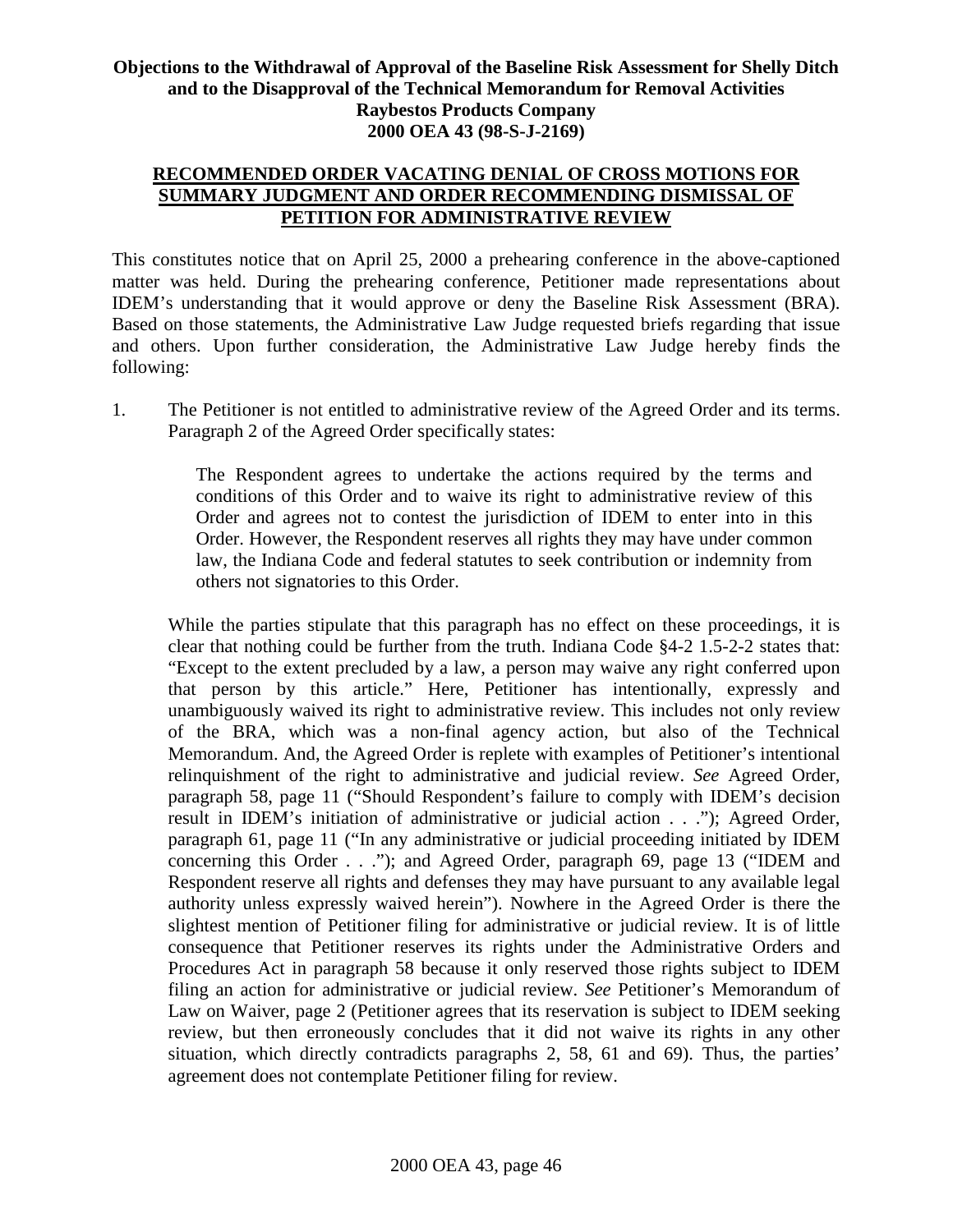- 2. Generally, construction of settlement agreements are governed by contract law. Indiana State Highway Commission v. Curtis, 704 N.E.2d 1015, 1018 (Ind. 1998). Therefore, this tribunal must interpret the Agreed Order "so as to ascertain the intent of the parties." First Federal Savings Bank of Indiana v. Key Markets, Inc., 559 N.E2d 600, 603 (Ind. 1990). In addition, much like statutory construction principles, the provisions of the Agreed Order should be interpreted in a way that "harmonizes its provisions as opposed to one which causes the provisions to be conflicting." *Id.* If a court finds that the contract's provisions are clear and unambiguous, then "the court will require the parties to perform consistently with the bargain they made." *Id.* at 604. In this case, the Agreed Order is unambiguous. And, the parties overall intentions are clear: (1) Petitioner is to conduct a removal of hazardous substances from the environment under IDEM's supervision and (2) Any disputes are to be resolved informally or IDEM may undertake the removal action and seek cost recovery or IDEM may seek administrative or judicial review. Nothing in the Agreed Order points to Petitioner seeking administrative or judicial review of the Agreed Order's terms.
- 3. Further, even though the parties attempt to change the contract terms by stipulating that paragraph 2 has no effect, such stipulation must fail for one important reason. This tribunal has no equitable powers to reform the Agreed Order to conform with the parties' stipulation. Thus, the Administrative Law Judge cannot make a new contract for the parties or add new terms to it. Ballew v. Town of Clarksville, 683 NE.2d 636, 640 (Ind.Ct.App. 1997) ("the court cannot rewrite and then enforce contracts which, to the knowledge of the court, the parties themselves did not enter into." (quoting Puetz v. Cozmas, 147 N.E.2d 227, 231 (md. 1958))). Consequently, the parties' stipulation is meaningless and the exact terms of the Agreed Order will be enforced.
- 4. Finally , when the terms of a contract are clear and unambiguous, a person is presumed to understand and assent to the terms of the contract. Lake County Trust Co. v. Wine, 704 N.E.2d 1035, 1040 (Ind.Ct.App. 1998). The Petitioner in this case was free to reject or accept the terms presented in the Agreed Order. It accepted them. As a result, it cannot argue now for different terms. The Agreed Order is clear on its face, despite any later misgivings by the parties. It is proper for this tribunal to enforce the Agreed Order as written. *See* First Federal Savings Bank of Indiana, 559 N.E.2d at 604 ("the proper posture for the court is to find and enforce the contract as it is written and leave the parties where it finds them.").
- 5. Based on the foregoing analysis, the findings and order denying the Motions for Partial Summary Judgment are hereby **VACATED**. By dismissing the Petition for Administrative Review, Petitioner may now attempt to seek judicial review and, therefore, Petitioner's Motion for Interlocutory Appeal is moot. In addition, no further pleadings in reply to the April 25, 2000 order are necessary.